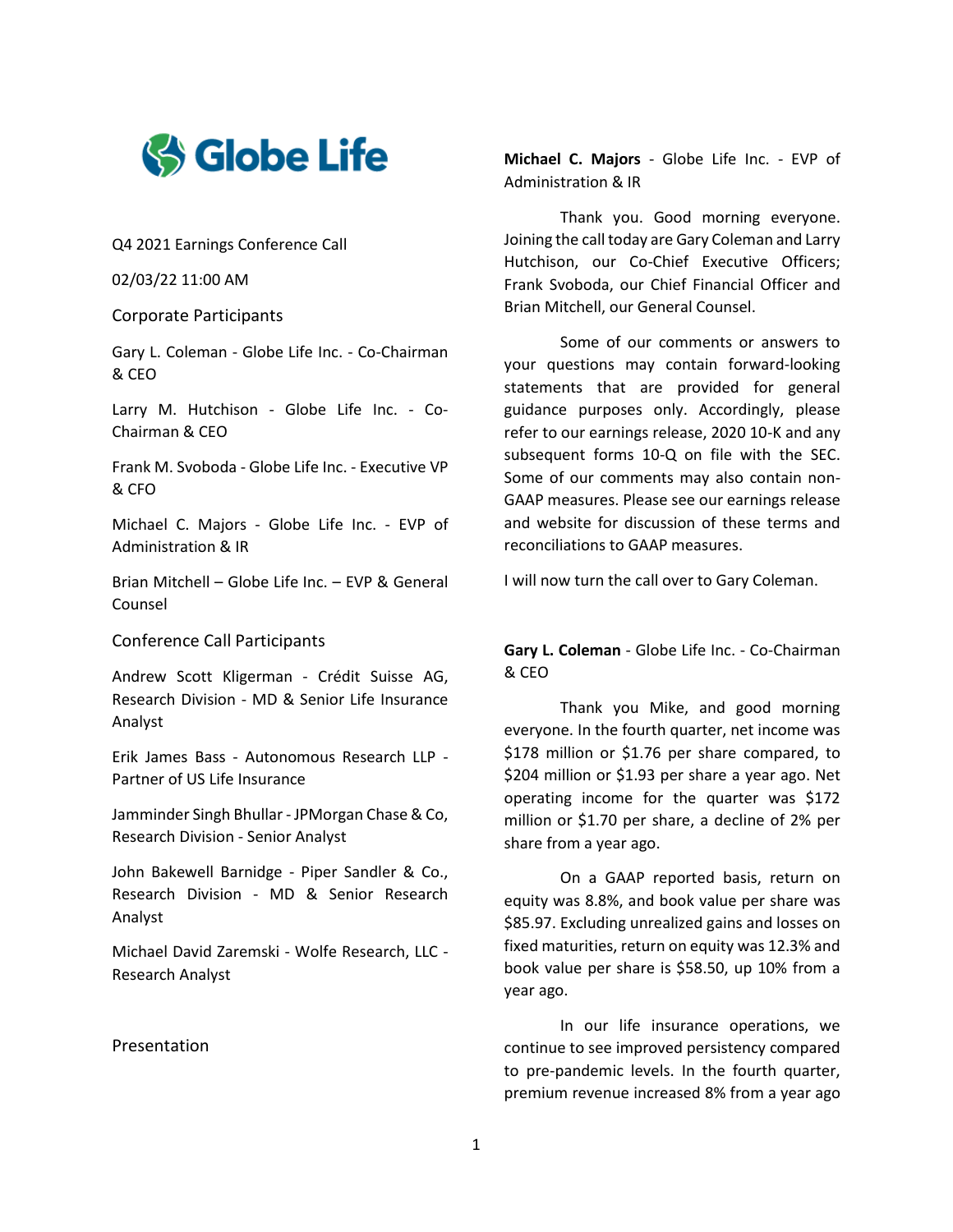to \$733 million. Life underwriting margin was \$146 million, down 11% from a year ago. The decline in margin is due primarily to higher COVID related claims, which Frank will discuss further in his comments.

In 2022, we expect life premium revenue to grow 6% to 7%, and at the midpoint of our guidance we expect underwriting margin to grow around 29% due primarily to an expected decline in COVID claims.

In health insurance, premium revenue grew 8% over the year-ago quarter to \$313 million, and health underwriting margin was up 12% to \$81 million. The increase in underwriting margin is primarily due to increased premium and improved claims experience. In 2022, we expect health premium revenue to grow 6% to 7%, and underwriting margin to grow around 3%.

Administrative expenses were \$70 million for the quarter, up 11% from a year ago. As a percentage of premium, administrative expenses were 6.7%, compared to 6.5% a year ago. For the year, administrative expenses were 6.6% of premium, same as last year.

In 2022, we expect administrative expenses to grow 9% to 10% and be around 6.8% of premium due primarily to higher IT and information security costs, employee costs, a gradual increase in travel and facilities costs and the addition of Globe Life Benefits division.

I will now turn the call over to Larry for his comments on the fourth quarter marketing operations.

**Larry M. Hutchison** - Globe Life Inc. - Co-Chairman & CEO

Thank you Gary. I will now discuss each distribution channel. At American Income, life premiums were up 11% over the year-ago

quarter to \$364 million, and life underwriting margin was down 3% to \$102 million. The higher premium is primarily due to improved persistency and higher sales in recent quarters. In the fourth quarter of 2021, net life sales were \$74 million, up 4%. The increase in net life sales is due to increased productivity. The average producing agent count for the fourth quarter was 9,530, down 1% from the year-ago quarter, and down 4% from the third quarter. The producing agent count at the end of the fourth quarter was 9,415.

At Liberty National, life premiums were up 7% over the year-ago quarter to \$79 million, while life underwriting margin was down 12% to \$12 million. The decline in underwriting margin was caused by higher claims expense. Net life sales increased 4% to \$19 million and net health sales were \$8 million, up 7% from the year-ago quarter due to increased agent productivity. The average producing agent count for the fourth quarter was 2,724, up 1% from the year-ago quarter, and up 1% compared to the third quarter. The producing agent count at Liberty National ended the quarter at 2,804. While 4% sales growth may not appear dramatic, we are very pleased with the ability of both Liberty and American Income agencies to build on the significant increases we saw a year ago. Fourth quarter sales for 2021 at Liberty and American Income are higher than the fourth quarter of 2019 by approximately 29% and 25%, respectively.

At Family Heritage health premiums increased 8% over the year-ago quarter to \$89 million, and health underwriting margin increased 16% to \$25 million. The increase in underwriting margin is due to increased premium and improved claims experience. Net health sales were down 13% to \$18 million due to a lower agent count. The average producing agent count for the fourth quarter was 1,194, down 18% from the year-ago quarter, but up 4%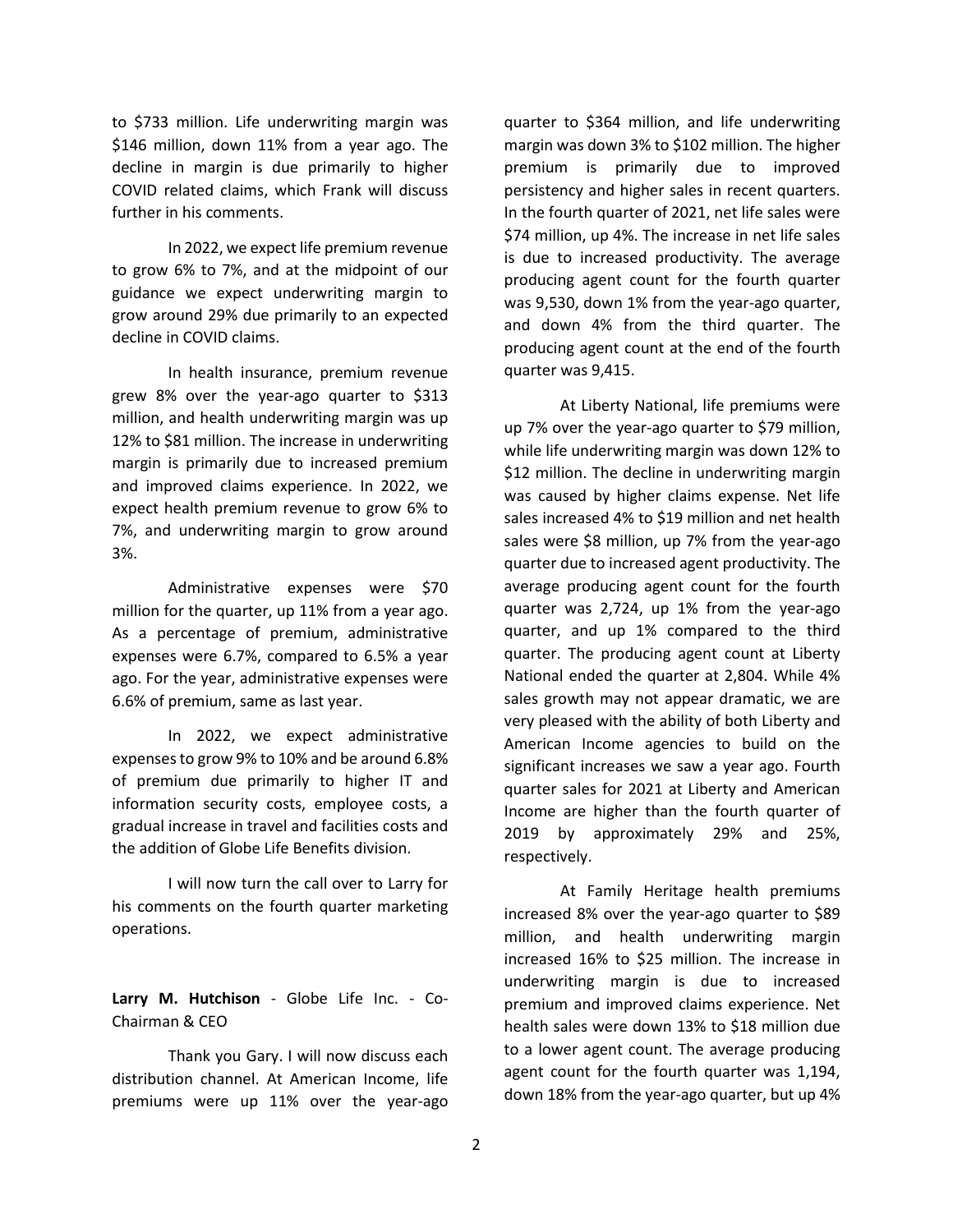from the third quarter. The producing agent count at the end of the quarter was 1,157. We will continue to focus on sales and recruiting at Family Heritage in 2022.

In our Direct to Consumer division of Globe Life, life premiums were up 6% over the year-ago quarter to \$237 million, while life underwriting margin declined 47% to \$12 million. Frank will further discuss the decline in underwriting margin in his comments. Net life sales were \$34 million, down 14% from the yearago quarter. We expected this sales decline due to the high level of sales growth experienced in the fourth quarter of 2020. Although sales declined from the fourth quarter of 2020, we are still pleased with this quarter's sales results, as it was 13% higher than the fourth quarter of 2019.

At United American General Agency, health premiums increased 12% over the yearago quarter to \$130 million. The health underwriting margin increased 7% to \$20 million. The increase in underwriting margin is a result of increased premium. Net Health sales were \$27 million, up 19% compared to the yearago quarter. It is difficult to predict sales activity in this uncertain environment, but I will now provide projections based on trends we are seeing and knowledge of our business.

We expect the producing agent count for each agency at the end of 2022 to be in the following ranges: American Income an increase of 3% to 8%; Liberty National an increase of 3% to 18%; Family Heritage an increase of 12% to 30%. Net life sales for the full year 2022 are expected to be as follows: American Income an increase of 2% to 10%; Liberty National an increase of 8% to 16%; Direct to Consumer a decrease of 6% to an increase of 4%.

Net health sales for the full year 2022 are expected to be as follows: Liberty National an increase of 7% to 15%; Family Heritage an increase of 3% to 11%; United American Individual Medicare Supplement a decrease of 1% to an increase of 7%.

I will now turn the call back to Gary.

## **Gary L. Coleman - Globe Life Inc**. - Co-Chairman & CEO

Thanks Larry. We will now turn to the investment operations. Excess investment income, which we define as net investment income less required interest on net policy liabilities and debt, was \$59 million, down 4% from a year ago. On a per share basis, reflecting the impact of our share repurchase program, excess investment income was flat. For the year, excess investment income in dollars declined 2%, but on a per share basis was up 1%.

In 2022, we expect excess investment income to decline around 3%, but to grow around 1% on a per share basis.

#### **As to investment yield**

In the fourth quarter we invested \$271 million in investment-grade fixed maturities, primarily in the municipal, industrial and financial sectors. We invested at an average yield of 3.49%, an average rating of A+, and an average life of 31 years.

We also invested \$45 million in limited partnerships that have debt-like characteristics. These investments are expected to produce additional yield and are in line with our conservative investment philosophy. For the entire fixed maturity portfolio, the fourth quarter yield was 5.17%, down 12 basis points from the fourth quarter of 2020.

As of December 31, the portfolio yield was 5.17%. Invested assets are \$19.2 billion, including \$17.8 billion of fixed maturities at amortized cost. Of the fixed maturities, \$17.1 billion are investment grade with an average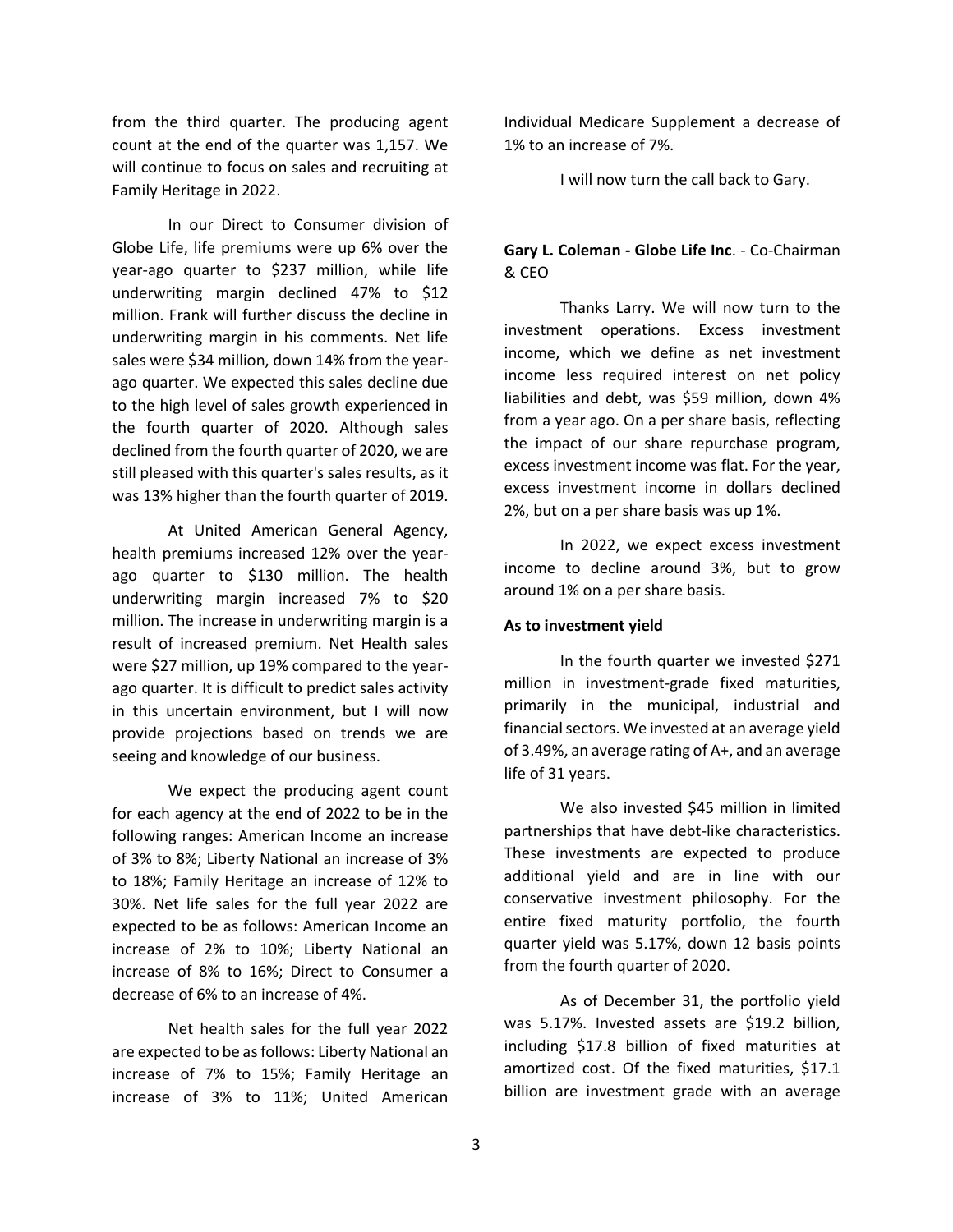rating of A-, and below investment grade bonds are \$702 million, compared to \$841 million a year ago.

The percentage of below investment grade bonds to fixed maturities of 3.9%. Excluding net unrealized gains in the fixed maturity portfolio, below investment grade bonds as a percentage of equity are 12%. Overall, the total portfolio is rated A-, same as a year ago.

Bonds rated BBB are 54% of the fixed maturity portfolio. While this ratio is in line with the overall bond market, it is high relative to our peers. However, we have little or no exposure to higher risk assets such as derivatives, equities, residential mortgages, CLOs and other asset backed securities. Because we invest long, a key criterion utilized in our investment process is that an issuer must have the ability to survive multiple cycles. We believe that the BBB securities that we acquire provide the best riskadjusted, capital-adjusted returns and that is due in large part to our unique ability to hold securities to maturity regardless of fluctuations in interest rates or equity markets.

For the full year 2022 at the midpoint of our guidance, we expect to invest approximately \$900 million in fixed maturities at an average yield rate of around 3.9% and approximately \$200 million in limited partnership investments with debt-like characteristic at an average rate of around 7%.

We are encouraged by the prospect of higher interest rates. Higher new money rates will have a positive impact on operating income by driving up net investment income. We are not concerned about potential unrealized losses that are interest-rate driven since we would not expect to realize them. We have the intent and, more importantly, the ability to hold our investments to maturity.

In addition, our life products have fixed benefits that are not interest sensitive. While we would clearly benefit from higher interest rates, Globe Life can continue to thrive in an extended low interest rate environment.

Now I will turn the call over to Frank for his comments on capital and liquidity.

**Frank M. Svoboda** - Globe Life Inc. - Executive VP & CFO

Thanks Gary.

**First, I want to spend a few minutes discussing our share repurchase program, available liquidity and capital position.**

In the fourth quarter, the Company repurchased 1.6 million shares of Globe Life Inc. common stock at a total cost of \$145 million at an average share price of \$90.97. The Parent ended the fourth quarter with liquid assets of approximately \$119 million. For the full year, we spent approximately \$455 million to purchase 4.8 million shares at an average share price of \$95.11. The total amount spent on repurchases included \$85 million from excess liquidity at the Parent. To date, in 2022, we have repurchased 230,000 shares for \$23 million at an average price of \$101.17.

In 2021, the Parent had approximately \$450 million of excess cash flows available to be returned to shareholders. Of this amount, \$80 million was paid to shareholders in the form of dividends, and \$370 million was returned through share repurchases. Including our total share repurchases and the shareholder dividends, the Company returned \$535 million to its shareholders in 2021.

For 2022, while 2021 statutory financials have not been finalized, we expect around \$465 million to \$470 million in cash flow to be available to the Parent before the payment of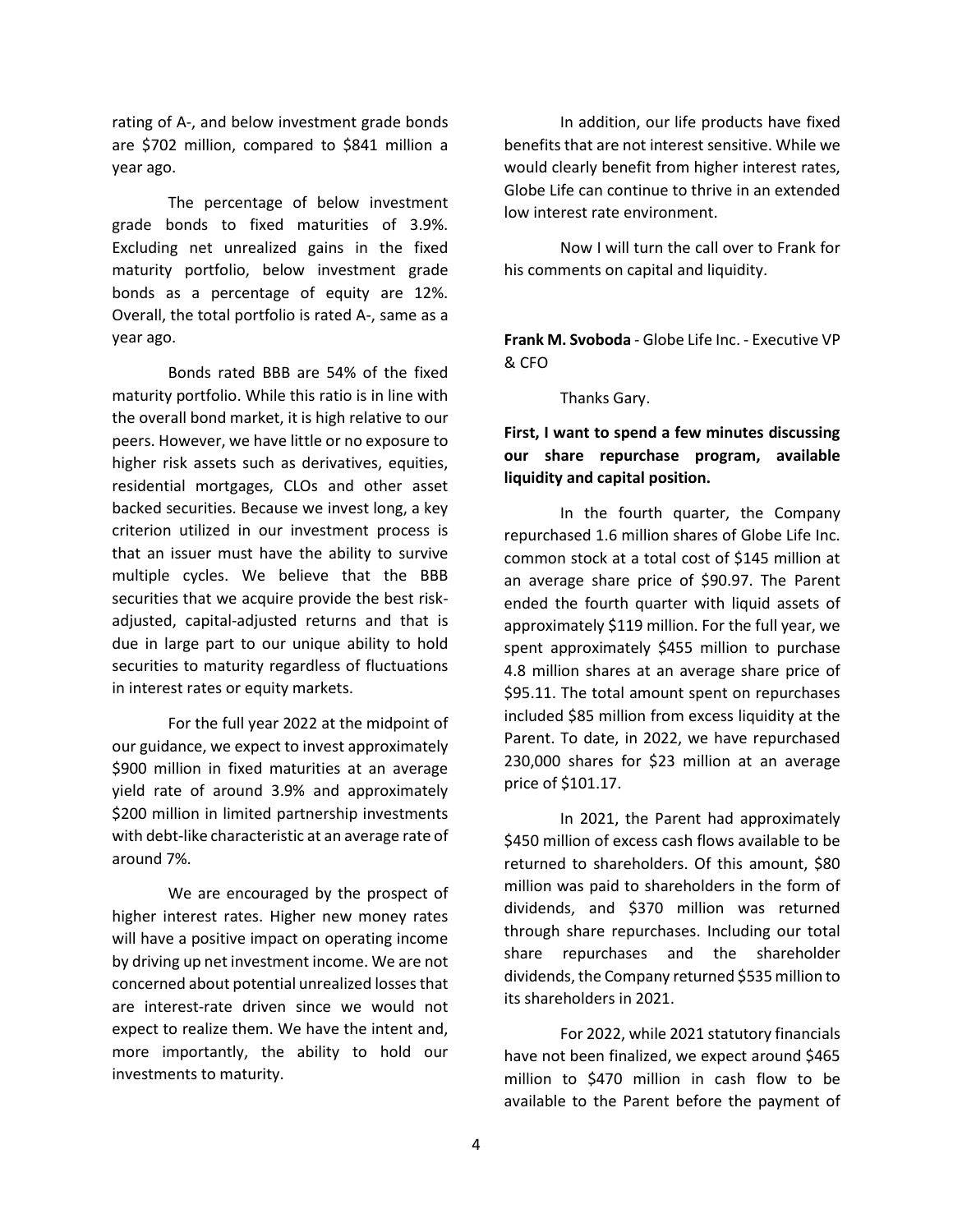interest on its debt and dividends to its shareholders.

After payments of interest on its debt, the Parent should have around \$380 million to \$385 million available to return to its shareholders either in the form of dividends or through share repurchases. This amount is lower than 2021, primarily due to higher COVID life losses incurred in 2021, and the nearly 15% growth in our exclusive agency sales, both of which result in lower statutory income in 2021 and thus lower dividends to the Parent in 2022 than were received in 2021.

Obviously, while an increase in sales creates a drag to the Parent's cash flows in the short term, they will result in higher operating cash flows in the future. As noted on previous calls, we will use our cash as efficiently as possible. We still believe that share repurchases provide the best return or yield to our shareholders over other available alternatives. Thus, we anticipate share repurchases will continue to be a primary use of the Parent's excess cash flows after the payment of shareholder dividends.

As previously noted, we had approximately \$119 million of liquid assets at the end of the year as compared to the \$50 million to \$60 million of liquid assets we have historically targeted. We currently expect that approximately \$25 million to \$30 million of this amount will be needed for additional insurance company capital in 2022.

We will continue to evaluate the potential impact of the pandemic on our capital needs. And should there be excess liquidity, we anticipate the Company will return such excess to the shareholders in 2022. In our earnings guidance, we anticipate between \$325 million and \$350 million of share repurchases will occur during the year.

## **With regard to our capital levels at our insurance subsidiaries**

Our goal is to maintain our capital at levels necessary to support our current ratings. Globe Life targets a consolidated company action level RBC ratio in the range of 300% to 320%. For 2021, since our statutory financial statements are not yet finalized, our consolidated RBC ratio is not yet known. However, we anticipate the final 2021 RBC ratio will be near the midpoint of this range.

# **At this time, I would like to provide a few comments related to the impact of COVID-19 on fourth quarter results.**

For the year, the Company incurred approximately \$140 million of COVID life claims, including \$58 million in the fourth quarter. The claims incurred in the fourth quarter were approximately \$23 million higher than anticipated primarily due to elevated levels of COVID deaths in both the third and fourth quarters, likely due to the impact of the Delta variant.

The Center for Disease Control and Prevention, or CDC, reported that approximately 115,000 U.S. deaths occurred due to COVID in the fourth quarter, a little higher than the 100,000 projected on our last call. In addition, after the end of last quarter, and based on actual debt certificates received by the agency, the CDC revised their estimate of third quarter deaths upward by approximately 28,000, indicating the impact of the Delta variant in the third quarter was worse than they originally reported. This is consistent with the adverse claims development we experienced related to the third quarter, the impact of which is included in our fourth quarter results.

Based on data we currently have available, we now estimate COVID losses on deaths occurring in the third quarter were at the rate of \$3.9 million per 10,000 U.S. deaths, and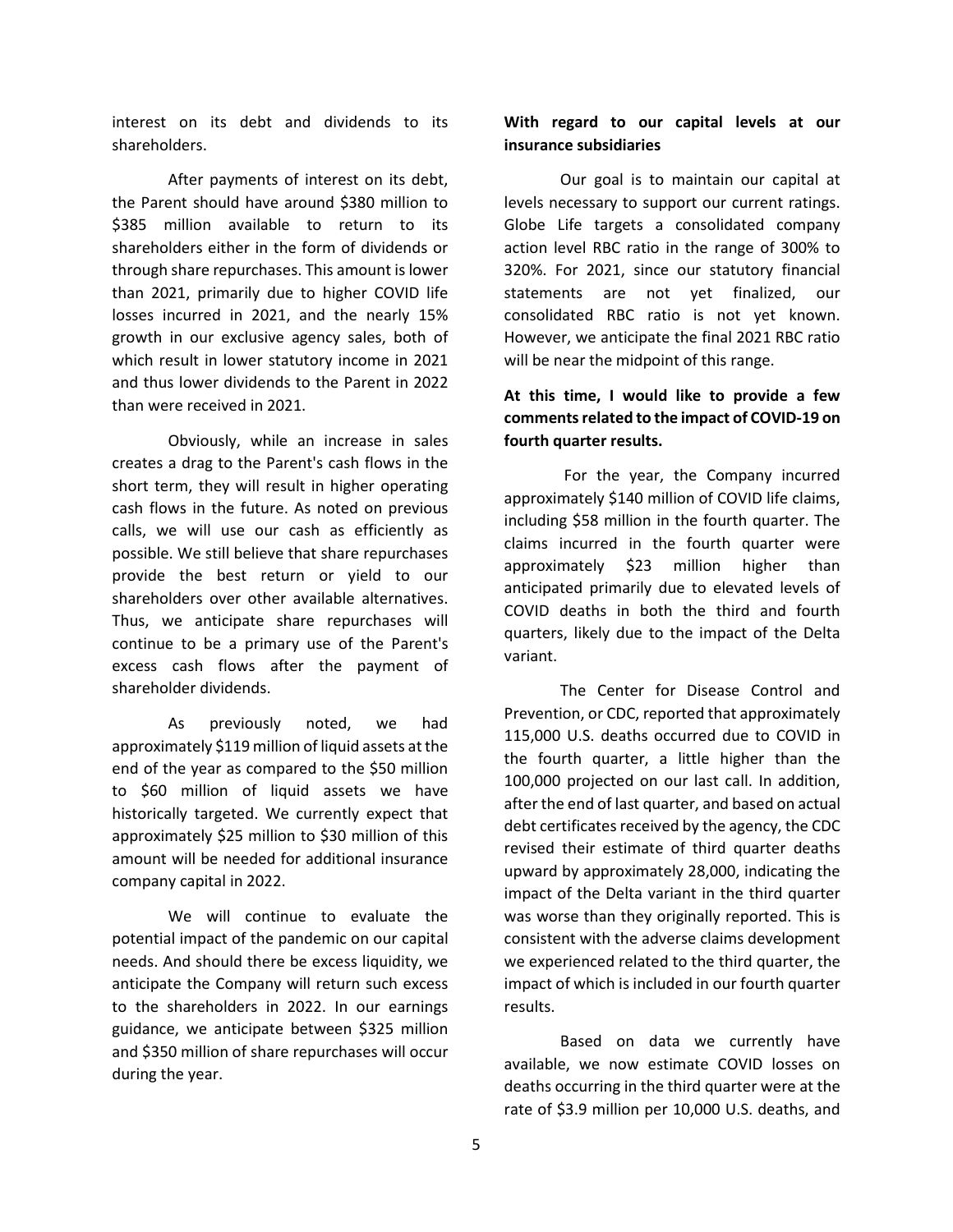approximately \$3.7 million per 10,000 U.S. deaths occurring in the fourth quarter. This is at the higher end of the range previously provided.

For the full year 2021, our losses averaged approximately \$3 million per 10,000 U.S. deaths. The fourth quarter COVID life claims include approximately \$27 million in claims incurred in our Direct to Consumer division or 11.5% of its fourth quarter premium income; approximately \$10 million at Liberty National or 12.9% of its premium for the quarter; and approximately \$16 million at American Income or 4.5% of its fourth quarter premium.

To date, we have experienced low levels of COVID claims on policies sold since the start of the pandemic. The vast majority, roughly 68%, of COVID claim counts come from policies issued more than 10 years ago and approximately 3% from policies issued in 2020 and 2021. For business issued since March of 2020, we paid 394 COVID life claims with a total amount paid of \$5.2 million. The 394 claims comprised only 0.01% of the nearly 4 million policies issued by Globe Life during that time.

As noted on past calls, in addition to COVID losses, we continue to experience higher policy obligations from lower policy lapses and non-COVID causes of death. The increase from non-COVID causes of death are primarily medical related, including deaths due to heart and circulatory issues and neurological disorders. The losses we are seeing continue to be elevated over 2019 levels due at least in part, we believe, to the pandemic and the existence of either delayed or unavailable health care.

In the fourth quarter, the policy obligations relating to the non-COVID causes of death and favorable lapses were in line with projections at approximately \$16 million. For the full year, we incurred approximately \$78 million in excess policy obligations with about \$46 million of those related to higher reserves due to

lower policy lapses and \$32 million related to non-COVID claims.

### **With respect to our earnings guidance for 2022.**

We are projecting net operating income per share will be in the range of \$8.00 to \$8.50 for the year ended December 31, 2022. The \$8.25 midpoint is lower than the midpoint of our previous guidance of \$8.35, primarily due to higher non-COVID policy obligations related to better expected persistency and health underwriting income being slightly lower than previously anticipated.

We continue to evaluate data available from multiple sources, including the IHME and CDC to estimate total U.S. deaths due to COVID and to estimate the impact of those deaths on our in-force book.

For 2022, we estimate that we will incur COVID life claims at the rate of \$3 million to \$4 million per 10,000 U.S. COVID deaths. At the midpoint of our guidance, we estimate we will incur approximately \$50 million of COVID life claims, assuming approximately 145,000 COVID deaths in the U.S., most of which are expected to occur in the first half of the year.

**Now I would like to take a few moments to comment on some qualitative impacts of the new long-duration accounting standard that will be effective in 2023.** 

We anticipate being in a position to discuss the more quantitative impacts of the standard on our book of business after the second quarter of this year once we finalize and properly test our models, our assumptions, and the determination of current discount rates. To the extent we are in a position to discuss the quantitative impact sooner, we will do so.

Remember, nearly all of our business is impacted by the new rules, and we are required to apply historical data and future assumptions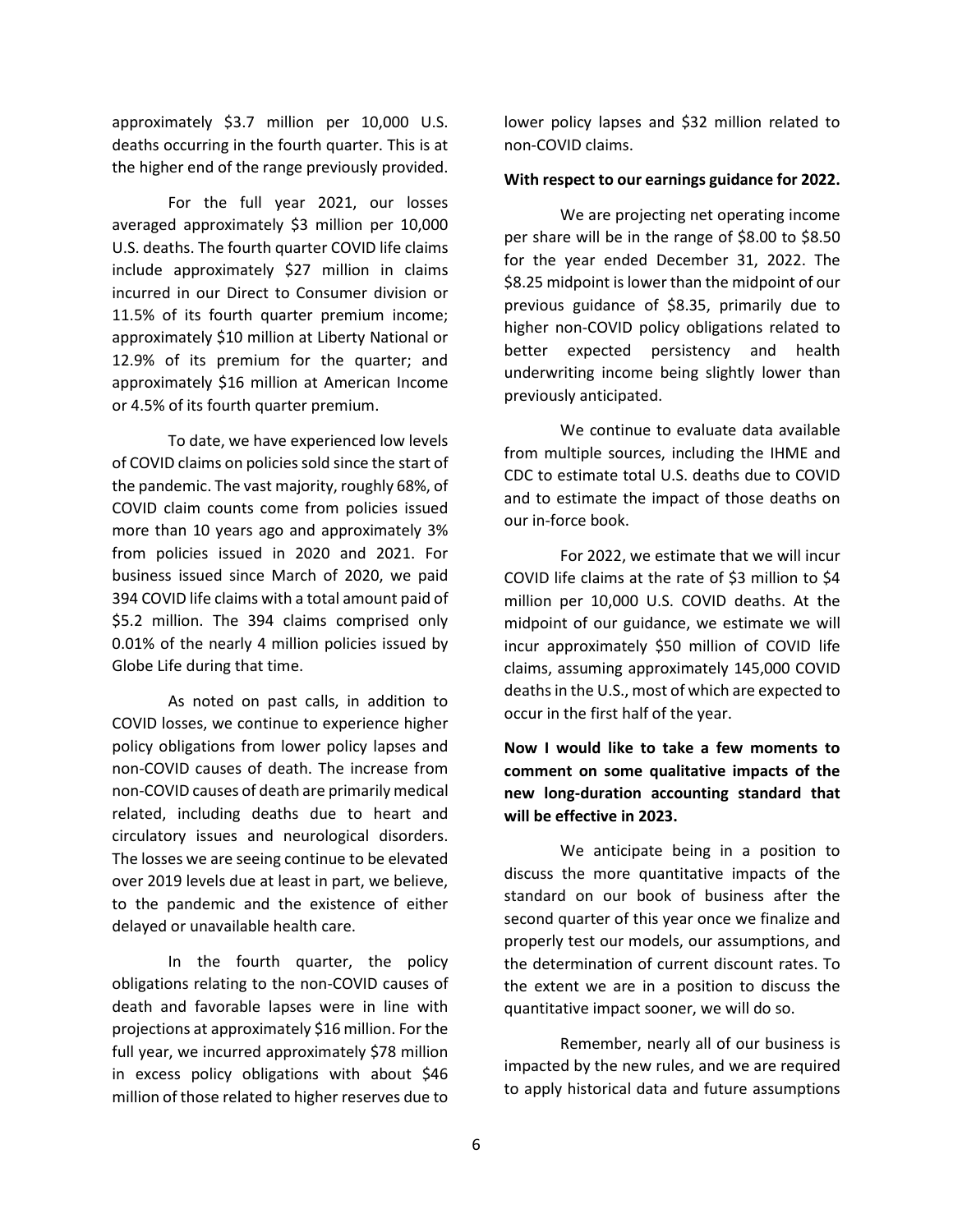on every one of our 16 million policies subject to the rules. Given the volume and complexity of computations, we need to ensure the computations have been validated with proper controls in place before discussing the quantitative impacts.

In general, this accounting change will have no economic impact on the cash flows of our business. Meaning it will not impact our premium rates, the amount of premiums we collect nor the amount of claims we ultimately pay. In addition, it will not influence us to change our business model of providing basic protection oriented products to the underserved and lowto middle-income market.

The accounting change will also not impact our capital management philosophies as this is a GAAP accounting change and will not impact the capital required by our regulators to be held at our insurance subsidiaries or the amount of dividend cash flow to the Parent, both of which are driven by statutory accounting rules. The accounting standard simply modifies the timing of when the profits emerge on our insurance policies.

With respect to the impact on earnings, overall, we anticipate our reported GAAP net income and net operating income to increase under the new standard. With respect to our reported underwriting income, we expect a relatively small change to our overall policy obligation ratios and expect the amortization of our deferred acquisition cost to be significantly lower in the near and intermediate term. This significant reduction in amortization is primarily due to the requirement to stop interest accruals on DAC asset balances and to unlock lapse assumptions, which will generally extend amortization periods beyond current schedules.

Both of these changes will result in less amortization being incurred as a percent of premium. Thus, we anticipate our reported

underwriting income and our underwriting margin as a percent of premium to increase due to these changes. A portion of the expected increase in underwriting income will be offset by a reduction in excess investment income relating to the elimination of interest accruals on our DAC asset.

With respect to the potential impact to our equity, under the standard, we will elect a modified retrospective approach as of January 1, 2021. This standard requires a much more granular view of reserve sufficiency. For certain blocks that have embedded policy reserve deficiencies, we will be required to increase the policy reserve balance as of the transition date or January 1, 2021. We do not expect this adjustment to cause a significant change to equity, excluding AOCI, upon adoption of the standard.

We do, however, expect that our reported GAAP equity, including the effects of AOCI will be significantly reduced upon adoption. This is primarily due to the requirement to use current discount rates to remeasure the policy liabilities for AOCI purposes, which are lower than our current valuation rates that are based on historical investment strategies and assumptions.

Since current rates are lower than the rates assumed in valuing our policy liabilities for income statement purposes, we will have an unrealized interest rate loss that is recognized through AOCI. This is especially relevant for Globe given the high persistency of our products and the fact that we have many policies still on the books that were sold 30, 40 or even 50 years ago, when the interest rate environment was much higher than today.

While the required methodology requires the unrealized interest rate loss to be reflected in AOCI, it ignores the unrealized gains from underwriting margins on future premiums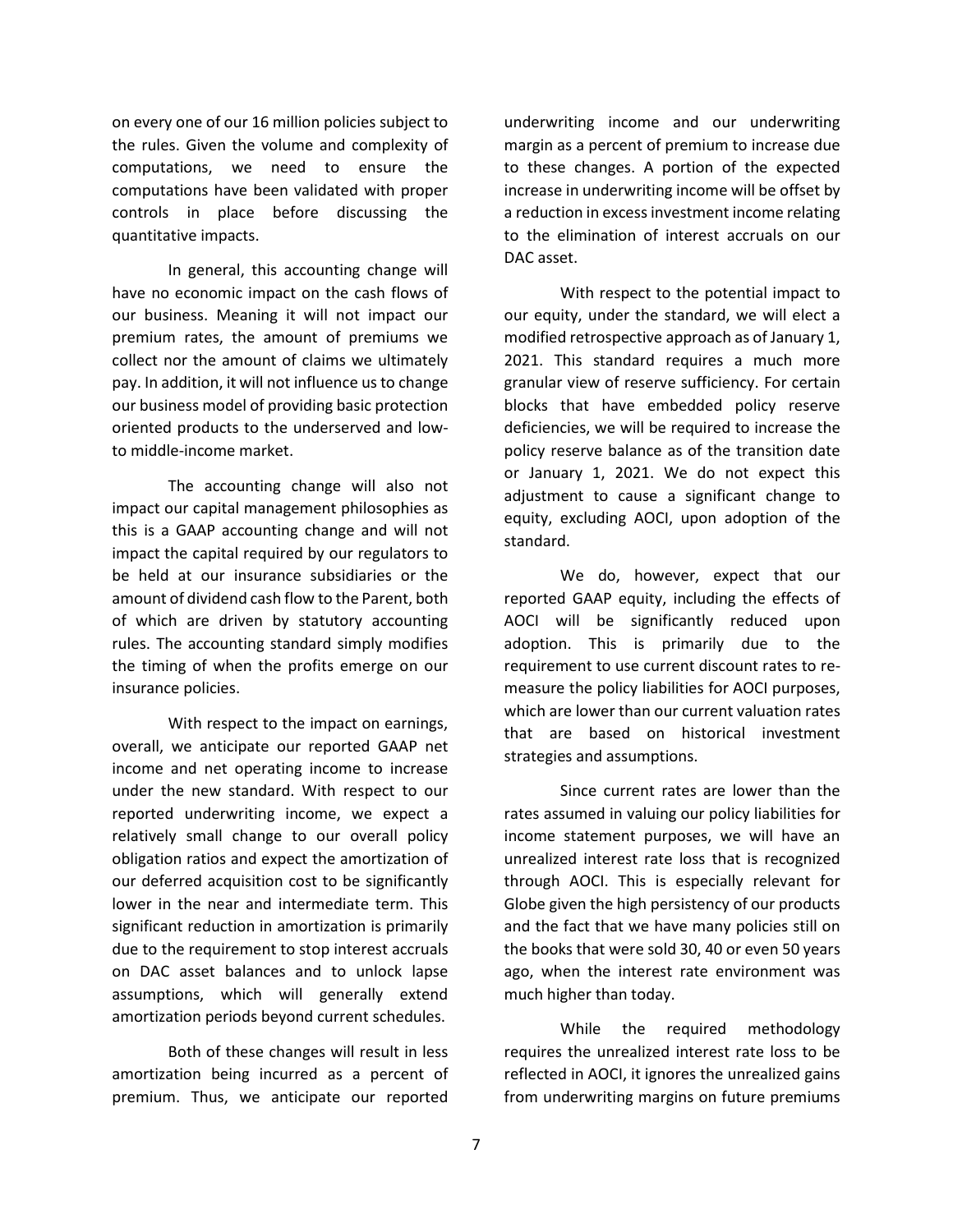that are available to fund future policy benefits and changes in interest rates, which has the effect of overstating the policy liability that will be reflected on the balance sheet upon adoption.

Given our strong persistency, this exclusion is especially impactful to Globe, due to our strong underwriting margins and low policy obligation ratio. The lower the ratio, the more future gains from future premiums that are excluded from the computation of the new liability.

Finally, as the average duration of our policy liabilities is over 20 years, the amount of the AOCI adjustment is expected to be larger than the AOCI market rate adjustment on our fixed maturity portfolio, will be sensitive to changes in interest rates, and will have the potential to be volatile going forward when the current interest rate used to determine the reported policy liabilities is reset each quarter.

Should interest rates decrease from period to period, we will see a decrease in our reported AOCI. If interest rates increase, we will see an increase in our reported AOCI. Again, none of these interest rate changes will impact the amount of claims we will pay in the future.

In summary, we expect the new guidance will be a positive to our net -- our GAAP net income and net operating income, and will initially result in a significantly lower GAAP equity, including AOCI due to the adjustments required in computing the policy liabilities to reflect current interest rates. While the new guidance will likely lower GAAP equity, including AOCI as of the transition date for many life insurance companies, we expect the impact will be amplified for Globe and other companies like Globe, that have a substantial portion of their business subject to the new guidance, reserves on policies issued many years ago, policy liabilities with long duration, and strong underwriting margins.

Following the transition date, we expect GAAP equity, including AOCI, to be more volatile as market rate adjustments impacting our policy liabilities will be greater than those impacting our fixed maturity assets. Given the noneconomic impact on our business operations from these market adjustments due to our intent and ability to hold assets to maturity and the non-interest sensitive nature of our liability cash flows, we still believe that equity, excluding AOCI, will be a superior and more meaningful measure of Globe's financial condition going forward.

Those are my comments. I will now turn the call back to Larry.

**Larry Mac Hutchison** - Globe Life Inc. - Co-Chairman & CEO

Thank you Frank. Those are our comments. We will now open the call up for questions.

# Question and Answers

**Jamminder Singh Bhullar** - JPMorgan Chase & Co, Research Division - Senior Analyst

Hi thanks, good morning. So first, just a question on claims on the life side. You mentioned non-COVID claims being high. Do you think some of those are related to the pandemic as well indirectly? Or are they independent of that and could stay elevated even once COVID abates?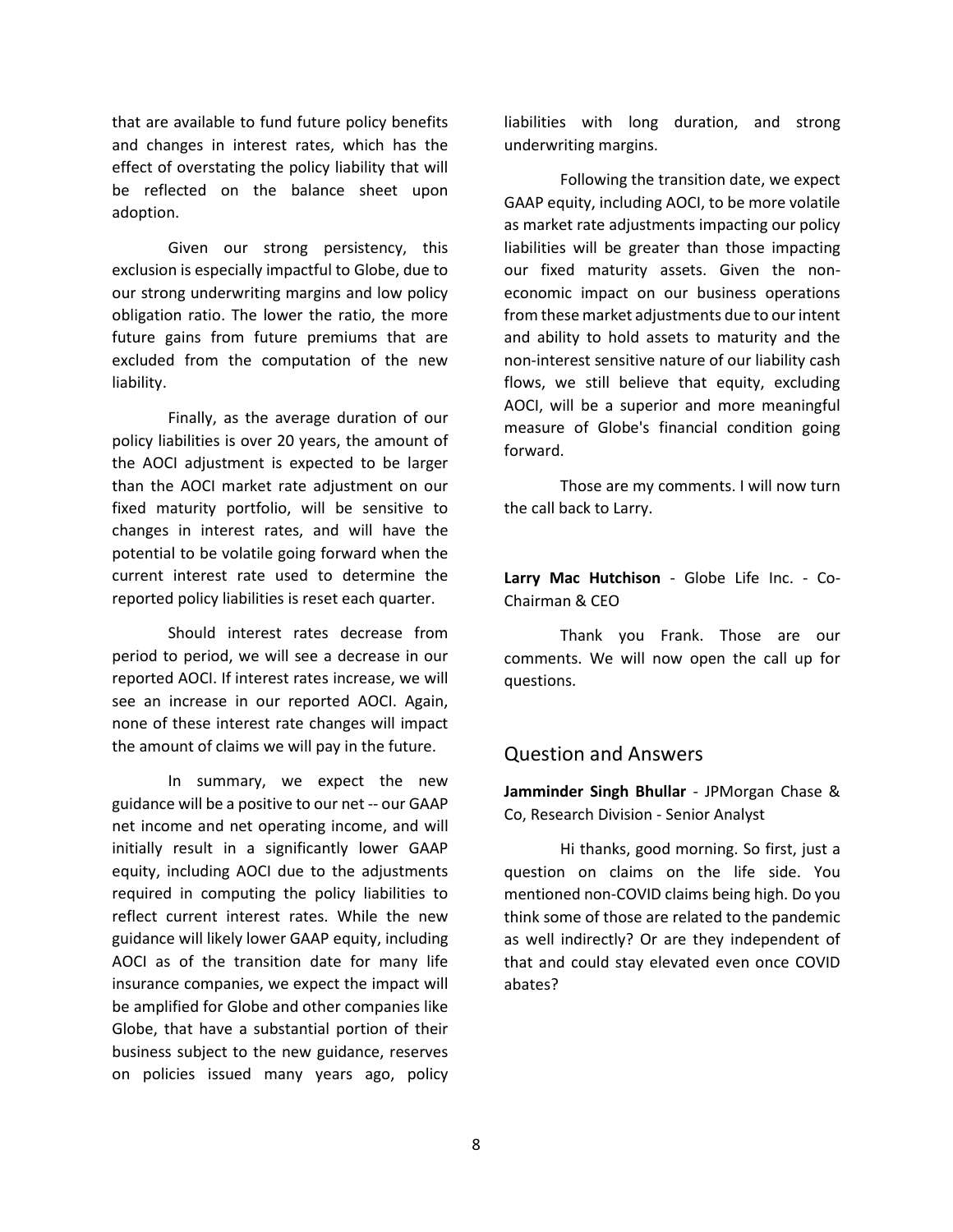**Frank M. Svoboda** - Globe Life Inc. - Executive VP & CFO

We do think that a good portion of those are indirectly related to the pandemic. Seems to be just looking at trends that we are seeing across the U.S. would give an indication that some of these are -- at least can be attributed to either delayed in care or delay in care. So we do anticipate these starting to subside somewhat in 2022. And we anticipate that they will start to be less impactful over the course of 2022 but we do anticipate that we will still at least see some elevated levels throughout the year.

**Jamminder Singh Bhullar** - JPMorgan Chase & Co, Research Division - Senior Analyst

Okay. And has your view on margins being like longer term changed at all because of what is happened with COVID either because of any potential sort of adverse selection in your sales or just long-term health effects of the pandemic?

**Frank M. Svoboda** - Globe Life Inc. - Executive VP & CFO

You know at this time Jimmy, it is really hard to determine what that impact will be. Right now, our views are not -- have not been changed with respect to that. Whether it has some potential negatives due to COVID and, if you will, the long COVID that's being talked about, having an adverse impact on mortality. There is also the possibility of some positive impacts to mortality in the future, whether that be through improved vaccines, the use of this particular vaccine, and other type of factors that might normally cause some better mortality.

So at this time, it is a little bit early. We will continue to look at the data and see what's out there and take that into consideration.

**Jamminder Singh Bhullar** - JPMorgan Chase & Co, Research Division - Senior Analyst

Okay. And just lastly, can you talk about like recruiting and retention, how that is, given the tight labor market? And how much of a tough environment it is given the market?

**Larry Mac Hutchison** - Globe Life Inc. - Co-Chairman & CEO

Sure. The new agent recruiting was down as expected in part because of the seasonality we experienced in the fourth quarter of this year and really the seasonality of last year. Our agent retention has actually increased over the last 2 years, particularly American Income because of the flexible work-at-home schedule. I would say that the -- we are seeing more candidates look at the agent opportunity. There is just so many available jobs in this labor market, it has been a little bit difficult to attract and also retain new agents. But I know we can grow our 3 agencies going forward.

Historically, we have been able to do that. And as an example, the economic downturn of 2008 to 2010, following that American Income had strong agency growth. And in 2018 and '19, where we had record low unemployment, American Income, Liberty, and Family Heritage all had strong growth. Jimmy our ability to grow the agencies, it really depends on growing middle management, expanding through new office openings and providing additional sales tools to our agents. And during 2022, we are going to open new offices in the 3 agencies. We will increase the number of middle managersin all 3 agencies, and are also providing additional sales technologies to support our agents. So as COVID declines, we expect to see the recruiting and agent counts pick up during the end of the first and the second quarter of this year.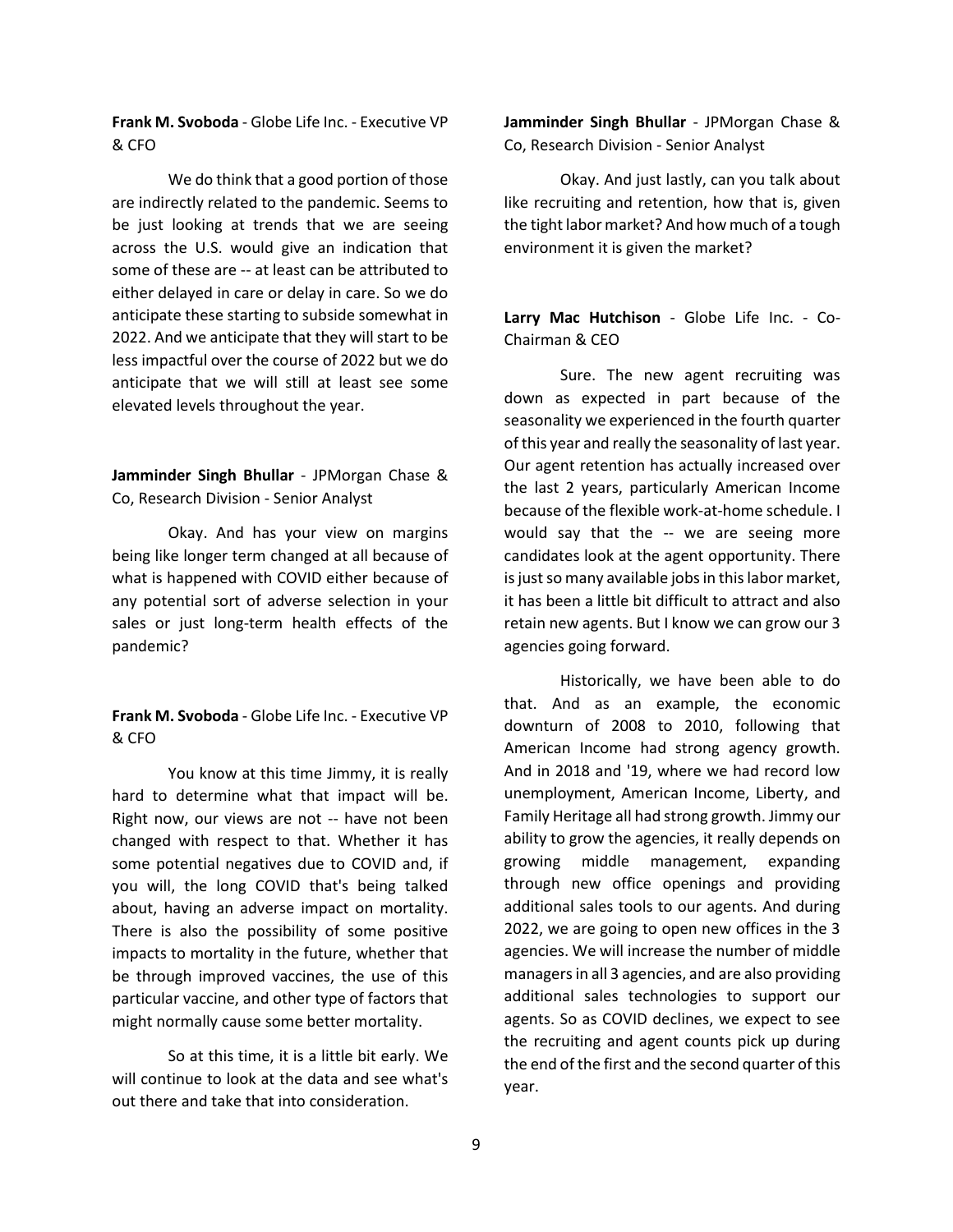**Jamminder Singh Bhullar** - JPMorgan Chase & Co, Research Division - Senior Analyst

Thank you.

**Andrew Scott Kligerman** - Crédit Suisse AG, Research Division - MD & Senior Life Insurance Analyst

Hello, can you hear me?

**Gary L. Coleman - Globe Life Inc**. - Co-Chairman & CEO

Yes.

**Larry Mac Hutchison** - Globe Life Inc. - Co-Chairman & CEO

Yes

**Andrew Scott Kligerman** - Crédit Suisse AG, Research Division - MD & Senior Life Insurance Analyst

Thank you for taking the question. You mentioned \$27 million of the COVID claims came from direct to consumer. Any concern around that? Is it something to lead into that being as the biggest component of the COVID claims and not the biggest component of premium?

**Frank M. Svoboda** - Globe Life Inc. - Executive VP & CFO

No, the -- it has a little bit more of an impact on DTC, kind of given their -- one, their simplified underwriting, their -- they tend to have a mortality that mirrors a little bit more closely that of the general U.S. population. And then just remember that their policy obligations

are a much greater percentage of their premiums. And so we expect higher mortality just in general, within our DTC line than we do in our other agency lines. One of the things that we do look -- we look at what percentage of their claims are being paid related to COVID versus kind of the average for the entire company, and it is in line when you look at total claims, we also take a look at just what levels of increased activity we are seeing on our COVID claims versus what would be expected when looking at COVID deaths across the U.S. And again, we are comfortable that our risk profile really has not changed with respect to DTC.

**Andrew Scott Kligerman** - Crédit Suisse AG, Research Division - MD & Senior Life Insurance Analyst

Got it. And maybe just a quick follow-up on the recruiting question. As we looked at the American Income agents down 3% year-overyear, and the Family Heritage agents down 21%. The points were great as to the ability to grow. But why not in 2021? Why the drop off, particularly at Family Heritage?

**Larry Mac Hutchison** - Globe Life Inc. - Co-Chairman & CEO

I think 2021 is an extraordinary year in that we had COVID and I think in all 3 agencies, there was an equal or maybe a greater emphasis on production rather than recruiting. At Family Heritage, -- Family Heritage is a life insurance company -- excuse me, a health insurance company versus a life insurance company. And I think it was much more difficult to recruit health insurance in 2020 and 2021 than it was life insurance because of the extraordinary demand for life insurance. But in addition, Family Heritage is a much smaller -- or has much smaller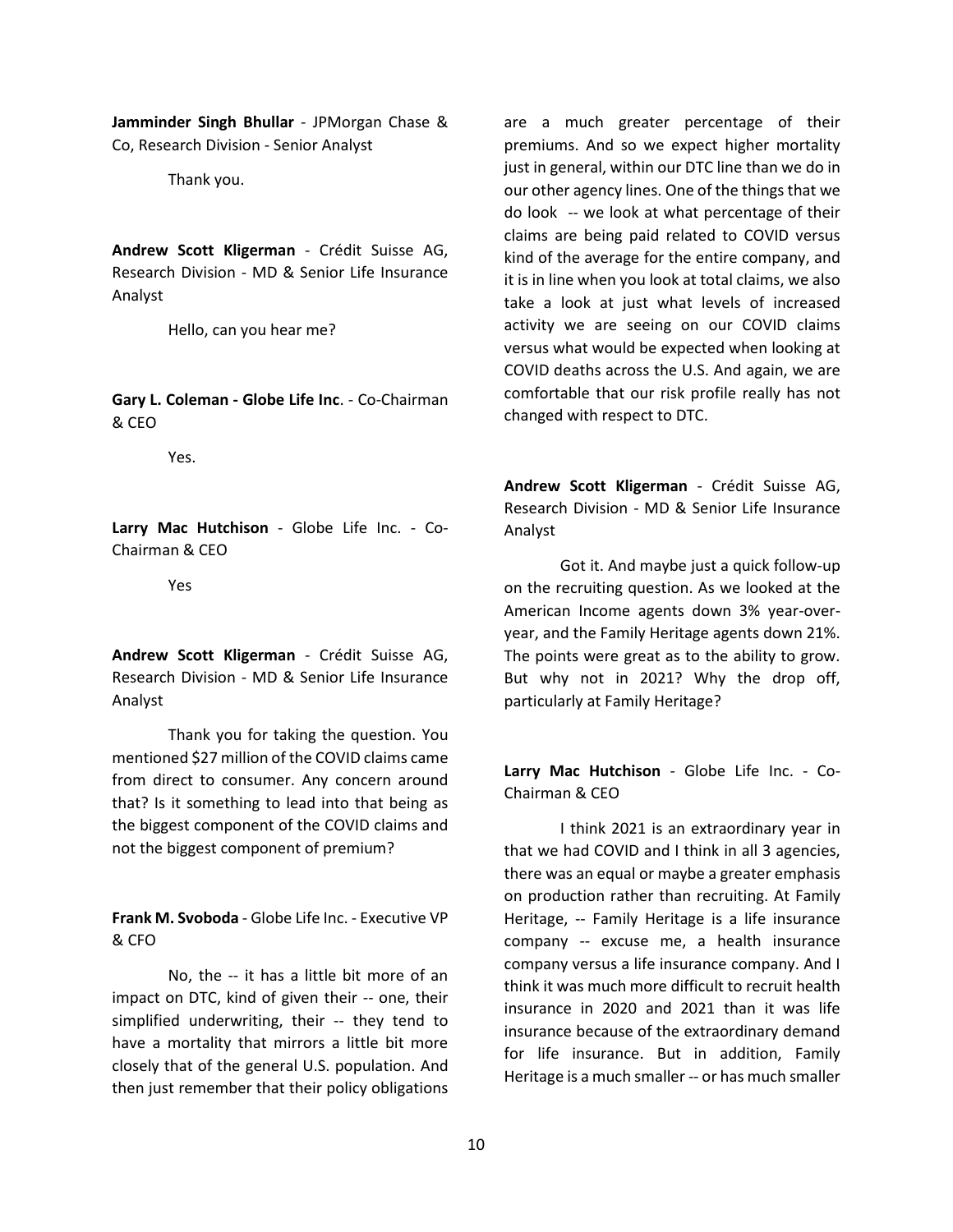agencies than either Liberty National or American Income.

So middle managers at Family Heritage are much more involved in production then in recruiting. In the larger agencies of American Income and Liberty National the managers are primarily focused on recruiting rather than production. I think the last challenge at Family Heritage is that if you think about life insurance agencies have leads, we support virtual contact and presentations. And so it was easy to recruit through those virtual presentations. A health agent usually contacts health insurance without the benefit of leads, and those tend to be inperson, in-home presentations versus virtual. So again, it was more difficult to recruit with that situation.

**Andrew Scott Kligerman** - Crédit Suisse AG, Research Division - MD & Senior Life Insurance Analyst

Got it. And then just maybe lastly, real quickly on persistency. You highlighted that it was very good. Premium was up a terrific 8% in the quarter. Do you feel good about that from a claims standpoint going forward? Some have suggested a variety of insurance companies that there could be persistency anti-selection. How do you feel about the greater persistency in terms of the profitability going forward?

**Gary L. Coleman - Globe Life Inc**. - Co-Chairman & CEO

Well, Andrew, we are seeing the improvements in persistency both in the first year and renewal year. And -- but we have not seen anything to cause us to have concern that we would have anti-selection. I think it is -- again, it is more of the -- what we have talked about before that the pandemic has raised the

awareness of the need for protection. And our policyholders, that is why they buy is for the pure protection. And so we have not seen indications there could be anti-selection. We really do not expect it. Now the persistency may not hold at the higher levels, higher than pre-pandemic levels for a longer period of time, that we do not know. The persistency this year is just a little bit less than it was for 2020, but we are still higher than pre-pandemic level. At some point, it could go back to pre-pandemic levels, but we do not expect there to be any extreme as far as antiselection or things like that.

**Andrew Scott Kligerman** - Crédit Suisse AG, Research Division - MD & Senior Life Insurance Analyst

Awesome thanks so much.

**John Bakewell Barnidge** - Piper Sandler & Co., Research Division - MD & amp; Senior Research Analyst

Thank you. Can you maybe talk about average age of COVID deaths in 4Q '21 versus 3Q '21 for your insurance?

**Frank M. Svoboda** - Globe Life Inc. - Executive VP & CFO

Yes. What we saw in the -- in our paid claims was about the same. It is -- we had about -- overall, about 62% of our deaths are over age 60. And that was a little bit about the same overall is what we really saw in Q2. What we are starting to see -- because a lot of those COVID deaths still are kind of hitting a little bit of the younger ages than what we had seen earlier in the pandemic. And of course, we also saw kind of more in the South in those paid claims in both Q3 and Q4. Q4 was probably about the same as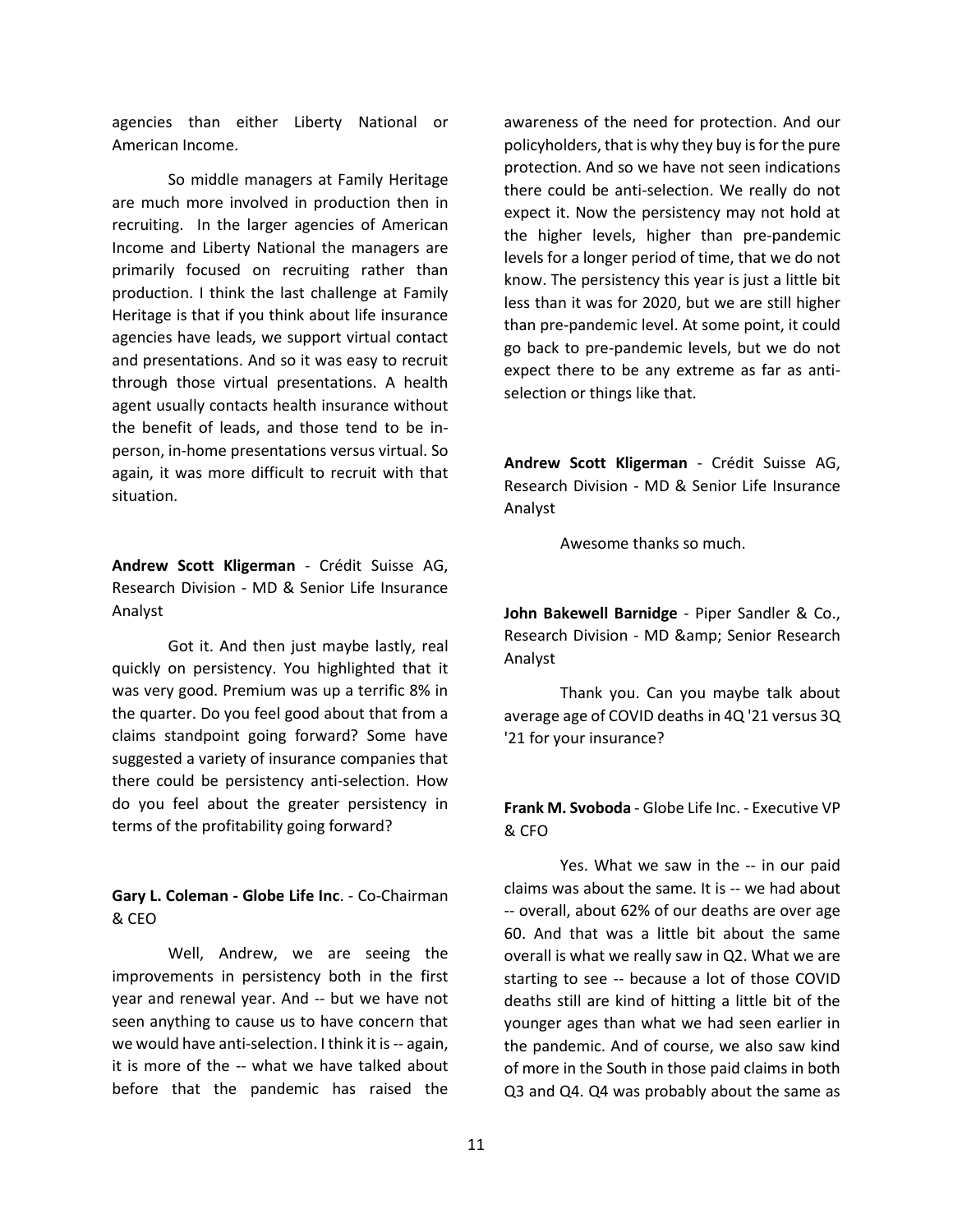far as the geography was concerned as well, probably just a little bit more even in the South as we caught up on some of those deaths that had occurred in the third quarter.

When we kind of tried to sift through the numbers and look at more of our incurred claims, we are seeing just a slight trending upward on that average age. I do not have what that exact -- the exact age is. We are seeing a little bit more trend toward higher ages, which gives us an indication for the future anyway that we may be seeing the average age move forward a little bit as some of the younger ages get more vaccinated.

**John Bakewell Barnidge** - Piper Sandler & Co., Research Division - MD & Senior Research Analyst

Great and then my follow-up question, with the employment market hot it makes it more challenging for commission like job recruitment. Can you maybe talk about the tools that are being brought to existing producing agents to drive productivity gains? Thank you.

**Larry Mac Hutchison** - Globe Life Inc. - Co-Chairman & CEO

Well, I think that it is not necessarily tools, but we obviously have additional technology we have entered or we have given the agents from 2019, '20 and '21, so they can better recapture leads and are more efficient with the virtual presentations in terms of more presentations and it is a lower cost to them because it does not have the travel involved.

**John Bakewell Barnidge** - Piper Sandler & Co., Research Division - MD & Senior Research Analyst

Thank you.

**Erik James Bass** - Autonomous Research LLP - Partner of US Life Insurance

Hi, thank you. I think you mentioned one of the factors in your changing your guidance range was a reduction in the health underwriting margin outlook. So I was just hoping you can give some more color there on what you are seeing.

**Frank M. Svoboda** - Globe Life Inc. - Executive VP & CFO

Yes, Erik, we are just looking at what we were seeing in October and what we were projecting back at that point in time versus revised outlook here, was just slightly higher. It is a little bit in several different things, maybe a little lower premium, a little higher acquisition expenses, and a little higher claims as well. So - and I think it is a combination of all those.

For the most part, we are looking at our health margins to gravitate back toward 2020, 2019 levels. 2020 was that -- we had some very favorable claims -- just experience, I should say. And we are really just kind of anticipating those to move back a little bit more towards the more normal levels. You think about our underwriting margin on the health side, still think of it about between 24% and 25%, but maybe a little bit closer to 24% as a percentage of premium than what we had anticipated back in October.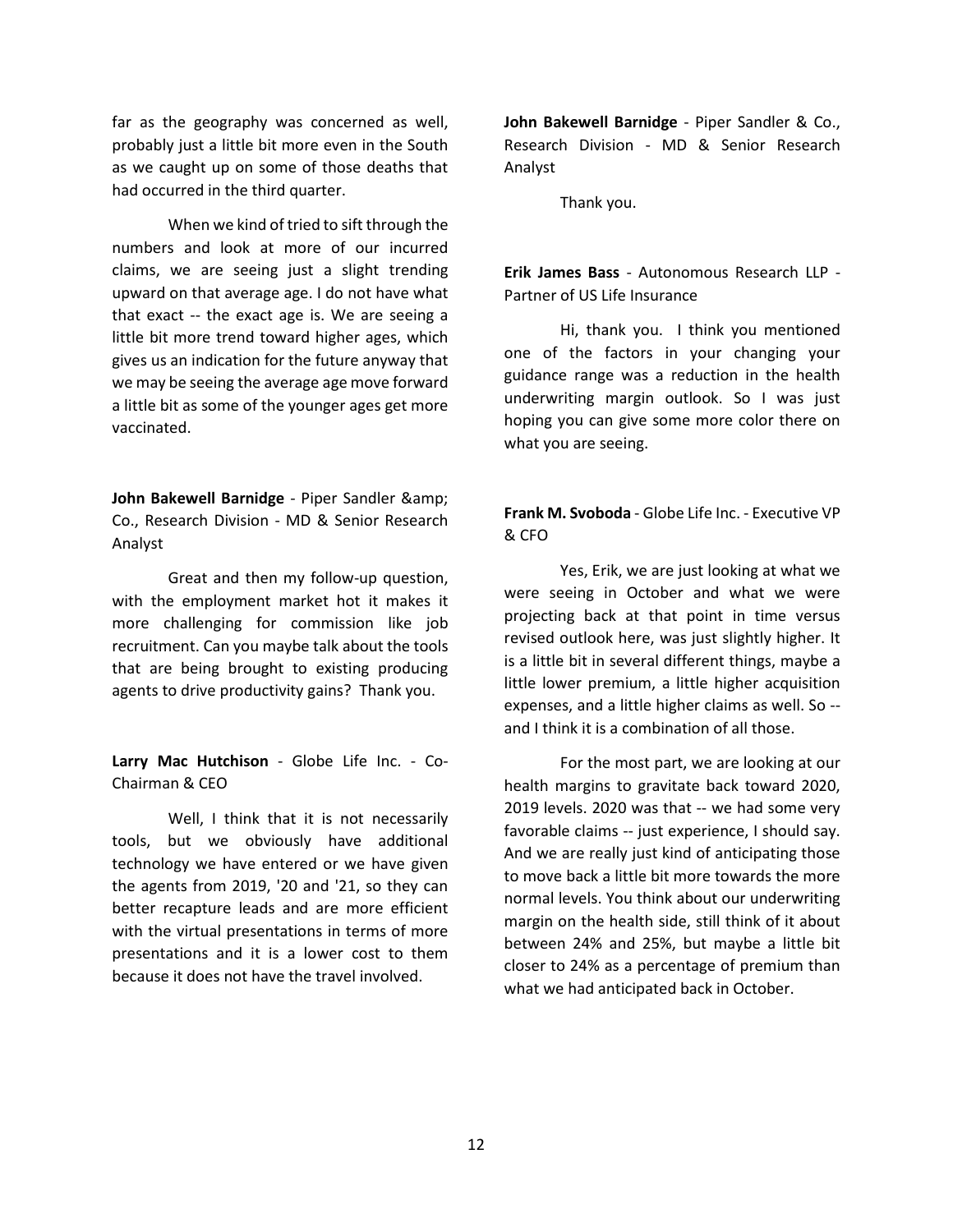**Erik James Bass** - Autonomous Research LLP - Partner of US Life Insurance

Got it. That is helpful, thank you. And then just another question on sort of the ties between recruiting and sales and obviously, a pretty wide ranges for both. And should we think of those 2 things being linked so that -- I mean if you come in towards the higher end of the agent count growth that would push you towards the higher end of the sales range and vice versa? Or are those 2 things not as directly tied?

**Larry Mac Hutchison** - Globe Life Inc. - Co-Chairman & CEO

They are connected and there is a connection over a long period of time. In the short run, you can have a decrease in recruiting the new agents but actually have an increase in production because there is -- you know veteran agents are much more productive than new agents. So with less training time involved with middle managers, as you have more veteran agents, you can increase your production because the percentage of agents submitting on a weekly basis can go up. The average premium written for agent will also go up in the short run.

The long-term success is obviously tied to an increase in the agent count. So if you look at long periods of time, there is a correlation that is very close between agent growth and sales growth and premium growth for each of the agency companies.

**Erik James Bass** - Autonomous Research LLP - Partner of US Life Insurance

Got it. So the sales ranges for this year are more a function of productivity rather than the number of agents.

**Larry Mac Hutchison** - Globe Life Inc. - Co-Chairman & CEO

It is productivity, but it is also -- those sales ranges are based on the impact of COVID and when COVID declines -- if COVID declines quickly, we would expect sales to be in the upper side of those ranges. If COVID continues with this new variant, I would expect the sales activity and the agent count would be in the lower side of those ranges.

**Erik James Bass** - Autonomous Research LLP - Partner of US Life Insurance

Got it, thank you.

**Michael David Zaremski** - Wolfe Research, LLC - Research Analyst

Hey great, thanks. Maybe one question on pricing. Just given the continued uncertainty regarding the pandemic, would -- are you using pricing as a tool or is the industry using pricing as a tool to kind of maybe increase pricing and combat some of the margin pressure? I feel like you guys are in a unique position to -- since your sales are mostly captive.

## **Frank M. Svoboda** - Globe Life Inc. - Executive VP & CFO

Yes, Mike, I would say that our pricing is not so much to combat the COVID and changes in mortality. We have not really viewed the mortality, I kind of mentioned before, the long run, long-term mortality assumptions very differently. We did have some pricing increases in 2021, but that was more for regulatory changes that went into place as well as the lower interest rate environment. So that is where we had some premium increases. And given our captive agency, we are able to put in some